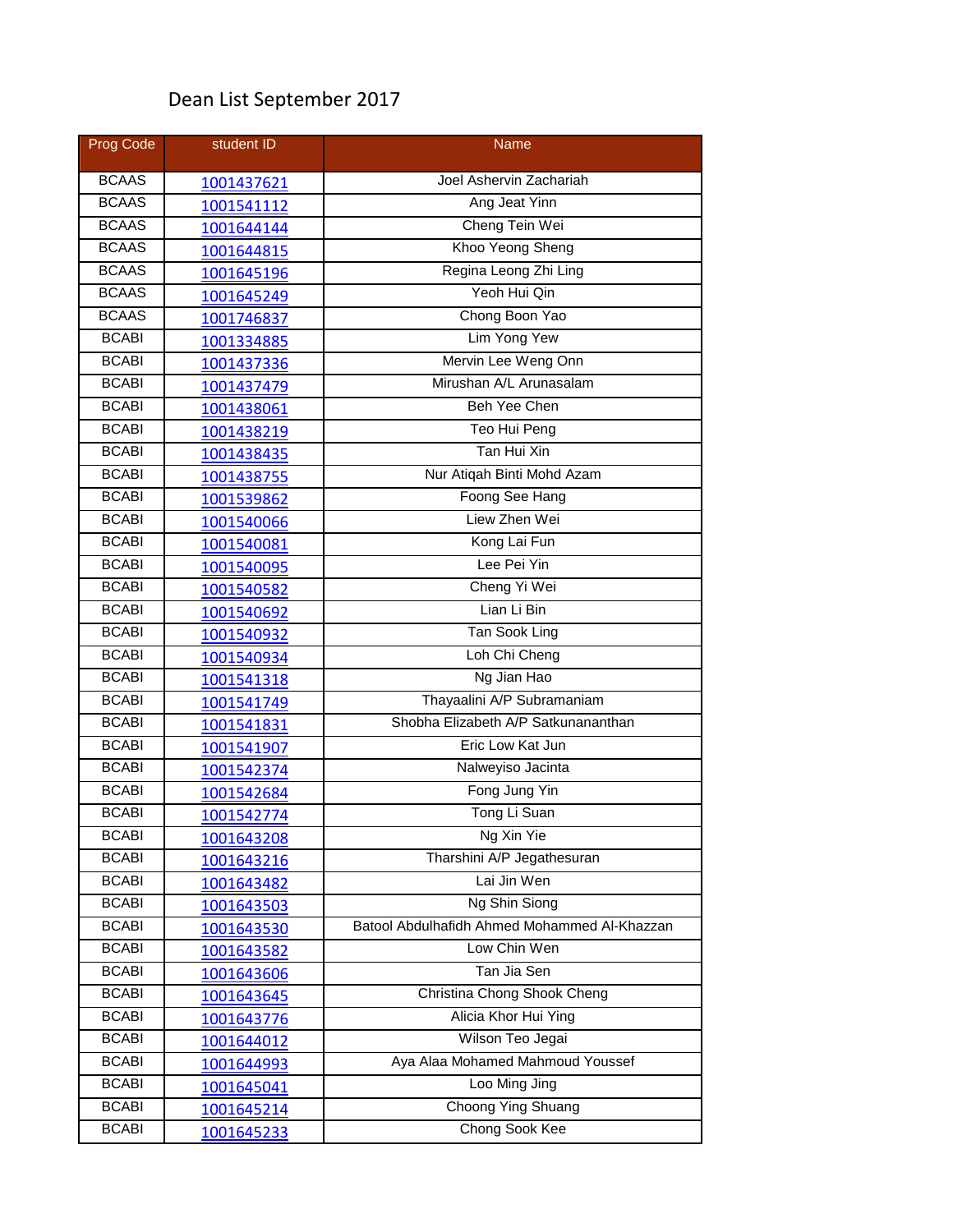| <b>BCABI</b>       | 1001746267 | Larsen Alessandro              |
|--------------------|------------|--------------------------------|
| <b>BCABI</b>       | 1001746431 | Lim Ching Ee Jeannette         |
| <b>BCABI</b>       | 1001747072 | Mellinnda A/P Xavier           |
| <b>BCABI</b>       | 1001747457 | Alvin Cengnata                 |
| <b>BCABI</b>       | 1001747885 | Low Zhi Xuan                   |
| <b>BCABI</b>       | 1001747977 | Viorenda Thery Wijaya          |
| <b>BCABI</b>       | 1001748154 | Teo Ming Han                   |
| <b>BCABI</b>       | 1001748328 | Wan Hou Leong                  |
| <b>BCABI</b>       | 1301437521 | Tan Xin Ting                   |
| BCAFN <sub>2</sub> | 1001437358 | Renee Choong Kah-Yean          |
| BCAFN <sub>2</sub> | 1001438126 | Arlene Cherilyn Asun           |
| BCAFN2             | 1001438460 | <b>Tean Ching Wen</b>          |
| BCAFN <sub>2</sub> | 1001439149 | <b>Hoong Siew Ying</b>         |
| BCAFN <sub>2</sub> | 1001439337 | Chang Yi Jing                  |
| BCAFN <sub>2</sub> | 1001539507 | Agnes Yong Kai Ling            |
| BCAFN2             | 1001539930 | Ong Teik Siun                  |
| BCAFN <sub>2</sub> | 1001539952 | Lau Kar Qi                     |
| BCAFN <sub>2</sub> | 1001540153 | Lim Phey Yee                   |
| BCAFN <sub>2</sub> | 1001540282 | Hoh Pei Ying                   |
| BCAFN <sub>2</sub> | 1001540389 | Lee Feng Ting                  |
| BCAFN <sub>2</sub> | 1001540430 | Yuen Pui Ee                    |
| BCAFN2             | 1001540455 | Tan Xiao Xuan                  |
| BCAFN2             | 1001540608 | Lee Le Xuan                    |
| BCAFN <sub>2</sub> | 1001540680 | Kee Phei Er                    |
| BCAFN2             | 1001540794 | Vania Septa Anggraeni          |
| BCAFN <sub>2</sub> | 1001540862 | Teng Yen Hsin                  |
| BCAFN <sub>2</sub> | 1001541011 | Goh Yee Fan                    |
| BCAFN <sub>2</sub> | 1001541030 | Lim Yee Leng                   |
| BCAFN <sub>2</sub> | 1001541089 | Chrissandra Lois               |
| BCAFN2             | 1001541173 | Saakshi Rai                    |
| BCAFN <sub>2</sub> | 1001541657 | Sim Yan Yi                     |
| BCAFN2             | 1001541757 | Beh Eng Liang                  |
| BCAFN <sub>2</sub> | 1001541774 | <b>Fabiana Francis</b>         |
| BCAFN2             | 1001541875 | Guan Yong Hui                  |
| BCAFN2             | 1001541955 | Eng May Kei                    |
| BCAFN <sub>2</sub> | 1001542196 | Kuek Jing Yi                   |
| BCAFN <sub>2</sub> | 1001542268 | Mohammed Refai Fathima Shabika |
| BCAFN2             | 1001542567 | Leong Wei Shan                 |
| BCAFN2             | 1001542758 | Gan Wei Shuen                  |
| BCAFN2             | 1001642961 | Ng Tze-Cheng                   |
| BCAFN2             | 1001642995 | Foong Dawn Hui                 |
| BCAFN <sub>2</sub> | 1001643205 | Tan Wen Hui                    |
| BCAFN2             | 1001643495 | Kor Jia Yi                     |
| BCAFN2             | 1001643573 | Kimberly Chuah Jia Xin         |
| BCAFN2             | 1001643612 | Khoa Wan Yee                   |
| BCAFN <sub>2</sub> | 1001643642 | Liew Kian Teck                 |
| BCAFN2             | 1001643647 | Lai Zhen Ying                  |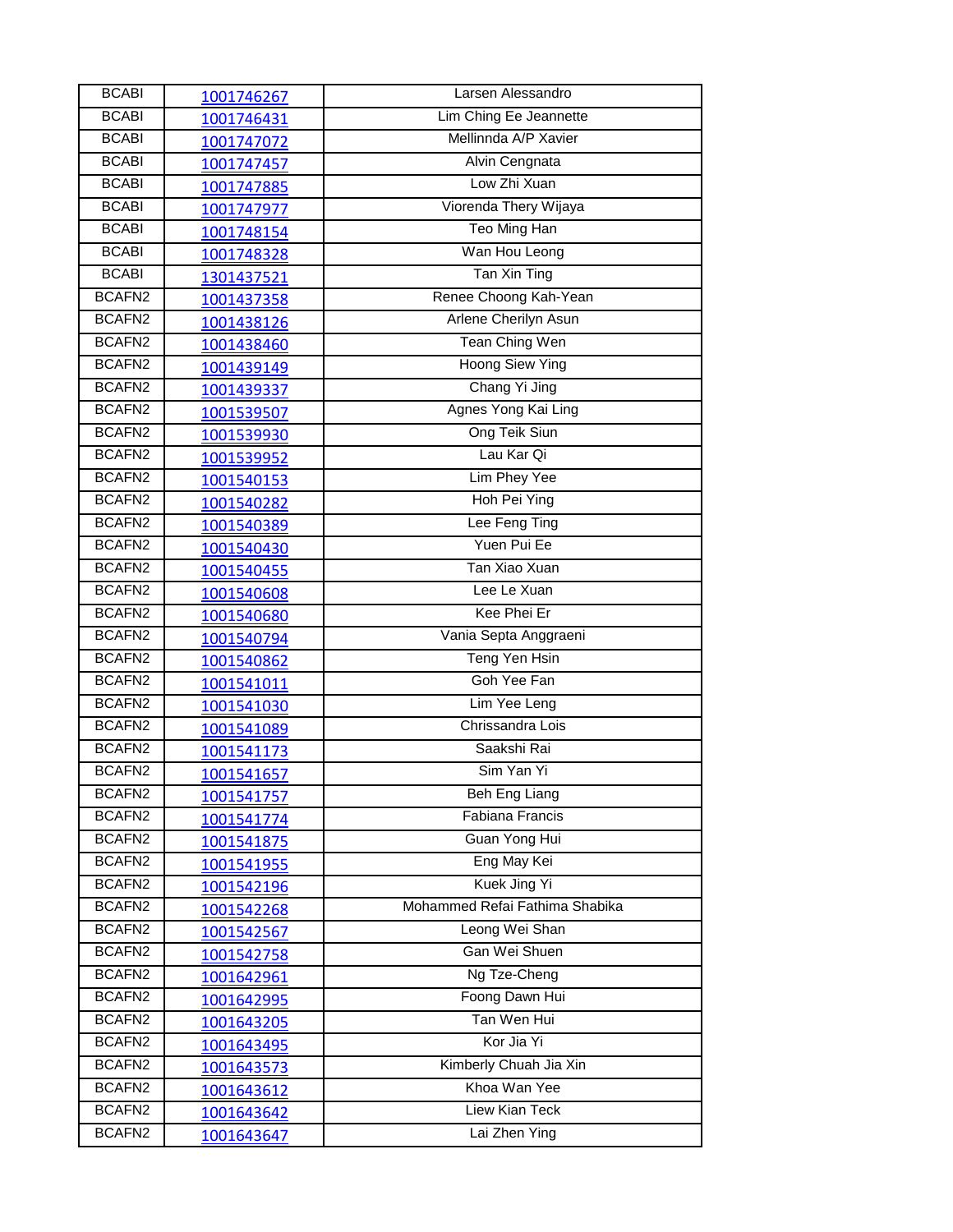| BCAFN2             | 1001643665        | Ng Aiyuan                    |
|--------------------|-------------------|------------------------------|
| BCAFN <sub>2</sub> | 1001643671        | Kong lanne                   |
| BCAFN2             | 1001643793        | Ng Tiam Lai                  |
| BCAFN <sub>2</sub> | 1001643806        | S. Navin A/L Sivanasvaran    |
| BCAFN <sub>2</sub> | 1001643894        | Tan Shi Hui                  |
| BCAFN2             | 1001644070        | Chai Wai Quan                |
| BCAFN <sub>2</sub> | 1001644223        | Yew Keong Chun               |
| BCAFN <sub>2</sub> | 1001644708        | Lim Sze Thong                |
| BCAFN <sub>2</sub> | 1001644962        | Jess Ong Wei Ting            |
| BCAFN <sub>2</sub> | 1001645066        | <b>Chok Sher Yee</b>         |
| BCAFN <sub>2</sub> | 1001645083        | Lim Lay Im                   |
| BCAFN2             | 1001645251        | Chew Sin Yi                  |
| BCAFN <sub>2</sub> | 1001645396        | Phua Tien Lin                |
| BCAFN <sub>2</sub> | 1001645426        | Chow Jia Yin                 |
| BCAFN <sub>2</sub> | 1001645478        | Teh E Lain                   |
| BCAFN <sub>2</sub> | 1001645544        | Mhoneswari A/P Gopinathan    |
| BCAFN2             | 1001645580        | Tey Pay Shi                  |
| BCAFN2             | 1001645888        | Chew Zhi Wei                 |
| BCAFN2             | 1001646089        | 'Aisyah Binti Abdullah       |
| BCAFN <sub>2</sub> | 1001746317        | Cindy                        |
| BCAFN2             | 1001746401        | <b>Teoh Swee Yong</b>        |
| BCAFN2             | 1001746402        | Ng Xinle                     |
| BCAFN <sub>2</sub> | 1001746499        | Ng Sze Yuen                  |
| BCAFN2             | 1001746539        | Teo Yu Ting                  |
| BCAFN <sub>2</sub> | 1001746558        | Chua Yee Xin                 |
| BCAFN <sub>2</sub> | 1001746862        | Chong Yoon Kang              |
| BCAFN <sub>2</sub> | 1001746898        | Wong Tze Yee                 |
| BCAFN2             | 1001747423        | Teo Zhi Ying                 |
| BCAFN <sub>2</sub> | 1001747824        | Elaine                       |
| BCAFN2             | 1001747954        | Gabriela Alyssa Wijaya       |
| BCAFN <sub>2</sub> | 1001748168        | Lim Voon Siong               |
| BCAFN2             | 1001748240        | Suzanne Choo Soo Syuen       |
| BCAFN2             | 1001748440        | Tan Chia Yee                 |
| BCAFN2             | 1001748563        | Fong Ee Lynn                 |
| BCAFN2             | 1301437066        | Vivian Chung Yiwoan          |
| BCAFN2             | 1301437112        | Kho Kebing                   |
| BCAFN2             | 1301437489        | Chai Jia Yi                  |
| BCAFN2             | 1301437566        | Tan Xin Ning                 |
| BCAFN <sub>2</sub> | 1301540377        | Eugenie Chew Ching Sze       |
| BCAFN2             | 1301643255        | Ling Tze Chin                |
| <b>BCANW</b>       | <u>1001129281</u> | Ng Yee Lu                    |
| <b>BCANW</b>       | 1001233125        | Tanasha Azalea Suhandani     |
| <b>BCANW</b>       | 1001233357        | Sidra A. Abdul-Aziz Al-Talib |
| <b>BCANW</b>       | 1001233524        | Soon Yee Chien               |
| <b>BCANW</b>       | 1001335291        | <b>Clarece Markus</b>        |
| <b>BCANW</b>       | 1001436785        | Tan Yee Kuan                 |
| <b>BCANW</b>       | 1001436850        | Thum Qi Ye                   |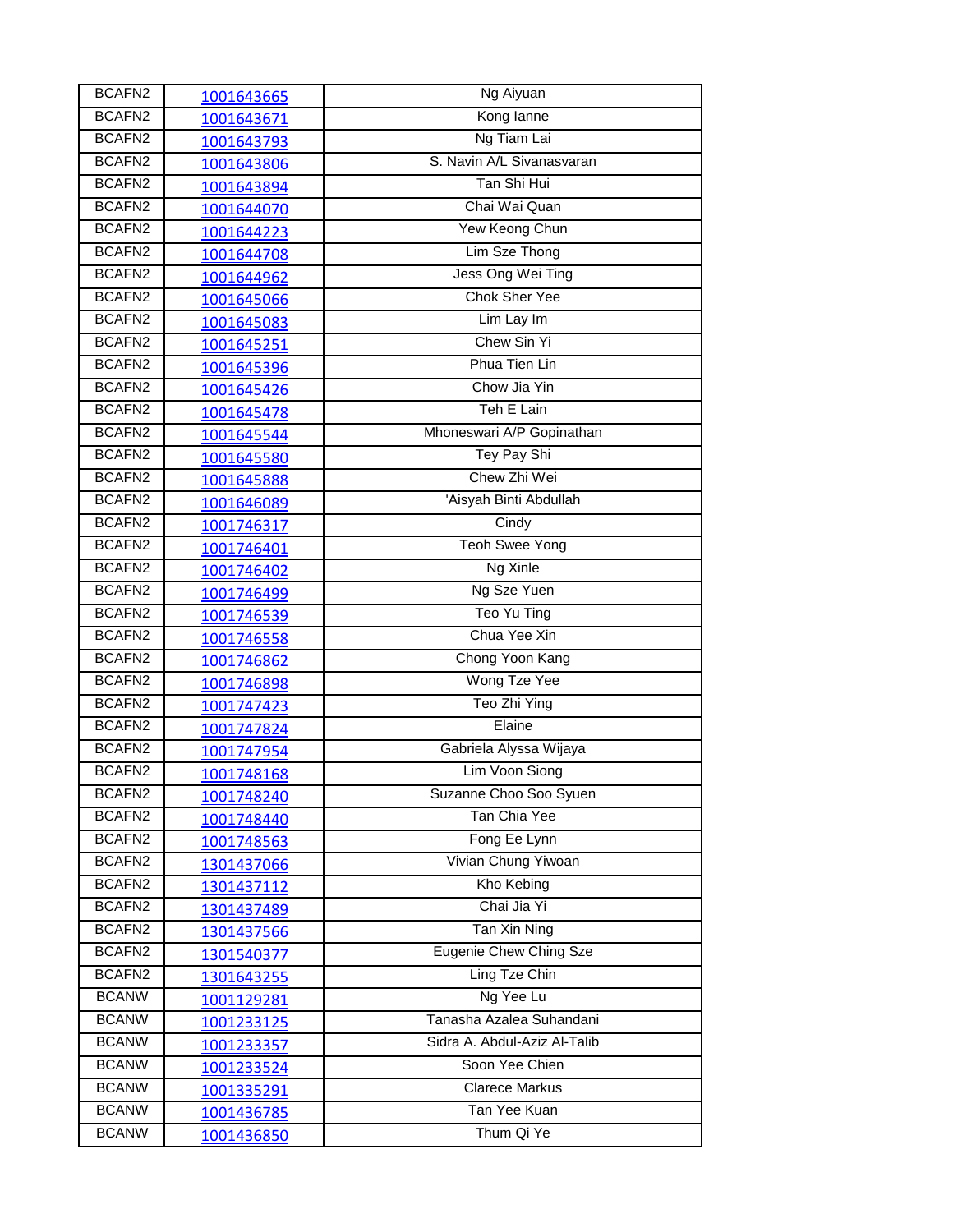| <b>BCANW</b> | 1001437099 | Tee Lip Yin                      |
|--------------|------------|----------------------------------|
| <b>BCANW</b> | 1001437109 | Chew Wan Ling                    |
| <b>BCANW</b> | 1001437125 | Ch'ng Yi Zhang                   |
| <b>BCANW</b> | 1001437327 | Loo Yen Chi                      |
| <b>BCANW</b> | 1001437340 | Ong Hui Yi                       |
| <b>BCANW</b> | 1001437403 | Irene So Ai Leen                 |
| <b>BCANW</b> | 1001437491 | Michelle Ma Pei Yee              |
| <b>BCANW</b> | 1001437535 | <b>Heng Yit Ying</b>             |
| <b>BCANW</b> | 1001437809 | <b>Tang Ming Chie</b>            |
| <b>BCANW</b> | 1001438082 | Wong Mei Eer                     |
| <b>BCANW</b> | 1001438357 | Jevitha Ananthan                 |
| <b>BCANW</b> | 1001438364 | Tang Ching Yee                   |
| <b>BCANW</b> | 1001438529 | Wong Cin Ling                    |
| <b>BCANW</b> | 1001438672 | Loy Jing Wen                     |
| <b>BCANW</b> | 1001438712 | Kristy Tan Chui Chie             |
| <b>BCANW</b> | 1001438736 | Lim Yue Ling                     |
| <b>BCANW</b> | 1001439172 | Rina Igarashi                    |
| <b>BCANW</b> | 1001439305 | <b>Teddy Lee Yi Yong</b>         |
| <b>BCANW</b> | 1001539511 | Lee Xin Yun                      |
| <b>BCANW</b> | 1001539737 | Gustini                          |
| <b>BCANW</b> | 1001539793 | Chan Jing Xiu                    |
| <b>BCANW</b> | 1001539896 | Tay Shi Yin                      |
| <b>BCANW</b> | 1001540412 | Wong Yee Lin                     |
| <b>BCANW</b> | 1001540783 | Mok Kai Ting                     |
| <b>BCANW</b> | 1001540840 | Chua Yee Ling                    |
| <b>BCANW</b> | 1001541591 | Yee Ye Xuan                      |
| <b>BCANW</b> | 1001541668 | Tham Zhi Cheng                   |
| <b>BCANW</b> | 1001541684 | Yue Jun Yi                       |
| <b>BCANW</b> | 1001541751 | Go Yen Wei                       |
| <b>BCANW</b> | 1001541796 | Ch'ng Seok Kun                   |
| <b>BCANW</b> | 1001541850 | Cheok Wei Xiang                  |
| <b>BCANW</b> | 1001541946 | Wong Li Xin                      |
| <b>BCANW</b> | 1001541981 | Chia Yin Suen                    |
| <b>BCANW</b> | 1001542531 | Yoh Hao Yuan                     |
| <b>BCANW</b> | 1001642885 | Grace Sugashini A/P Ramakarsinin |
| <b>BCANW</b> | 1001643007 | Tham Wui Wui                     |
| <b>BCANW</b> | 1001643085 | Lau Qian Qi                      |
| <b>BCANW</b> | 1001643477 | Beledees Lavaours-Lim            |
| <b>BCANW</b> | 1001643799 | <b>Tang Shu Ying</b>             |
| <b>BCANW</b> | 1001643841 | Chong Poi Yee                    |
| <b>BCANW</b> | 1001644031 | Lee Yee Jeat                     |
| <b>BCANW</b> | 1001644214 | Ng Chian Yi                      |
| <b>BCANW</b> | 1001644605 | Natalia Ristiyana                |
| <b>BCANW</b> | 1001644741 | Melvin Tiong Chee Lun            |
| <b>BCANW</b> | 1001644828 | Yvonne Aeruthayan                |
| <b>BCANW</b> | 1001644829 | Khoy Wen Lee                     |
| <b>BCANW</b> | 1001645306 | Marytha Ku Xin Hui               |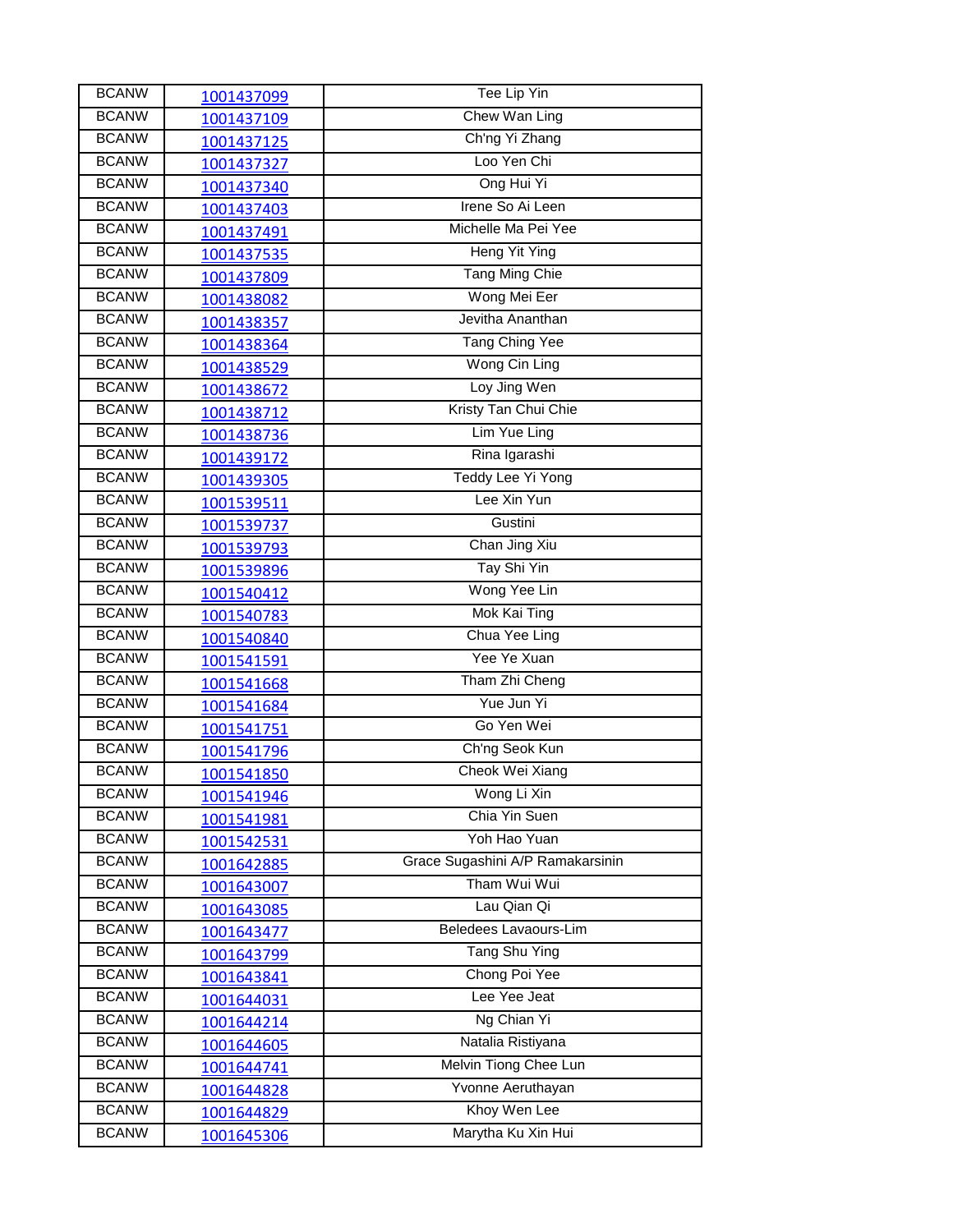| <b>BCANW</b> | 1001645385 | Sandy Choo Sze Yin                       |
|--------------|------------|------------------------------------------|
| <b>BCANW</b> | 1001645658 | Lim Xin Hui                              |
| <b>BCANW</b> | 1001746328 | Yap Siang Yi                             |
| <b>BCANW</b> | 1001746450 | Lim Sing Rou                             |
| <b>BCANW</b> | 1001747448 | Ong Pei Sze                              |
| <b>BCANW</b> | 1001747775 | Kok Ee Yin                               |
| <b>BCANW</b> | 1001748299 | Eng Zen Yang Eddie                       |
| <b>BCANW</b> | 1001748338 | Ng Jia Jing                              |
| <b>BCANW</b> | 1001748629 | Low Kheng Siang                          |
| <b>BCANW</b> | 1001748650 | Fiona Chuen Xin Juan                     |
| <b>BCANW</b> | 1301643809 | Lim Lih Shiow                            |
| Q2AF2        | 1001645354 | Wong Yi Xian                             |
| Q2AF2        | 1001746433 | Hong Kar Yee                             |
| <b>DIAEP</b> | 1001643528 | Chung Pak Yuan                           |
| <b>DIAEP</b> | 1001644122 | Chang Ee Wen                             |
| <b>DIAEP</b> | 1001645742 | Janna Phee Nee Mattsson                  |
| <b>DIAEP</b> | 1001645889 | Mark Ng Zhi Cong                         |
| <b>DIAEP</b> | 1001645906 | Muhammad Haziq Aiman Bin Azaharul Hisham |
| <b>DIAEP</b> | 1001748573 | Chan Mei Hui                             |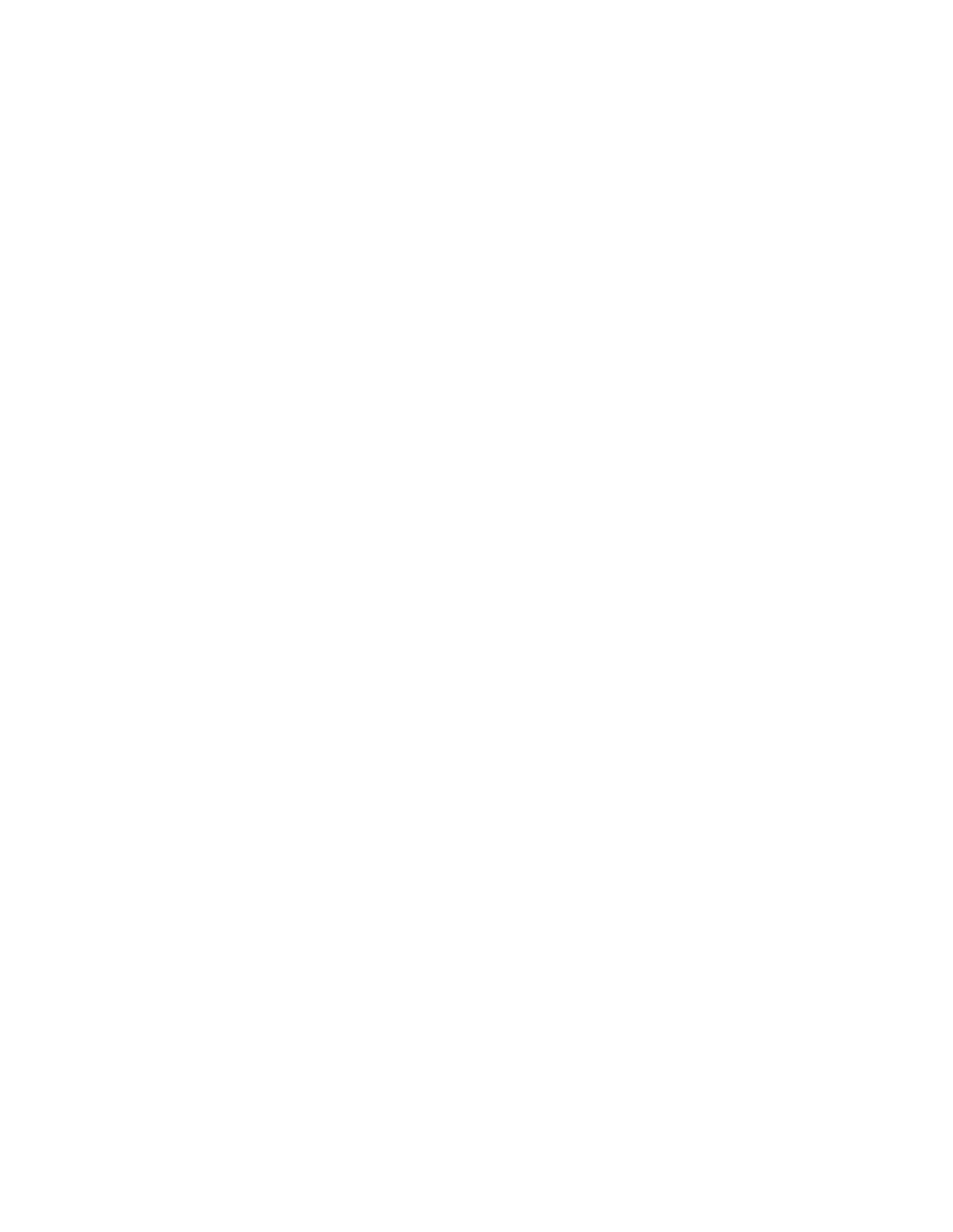| <b>DIAEP</b> | 1001643528 | Chung Pak Yuan                           |
|--------------|------------|------------------------------------------|
| <b>DIAEP</b> | 1001644122 | Chang Ee Wen                             |
| <b>DIAEP</b> | 1001645742 | Janna Phee Nee Mattsson                  |
| <b>DIAEP</b> | 1001645889 | Mark Ng Zhi Cong                         |
| <b>DIAEP</b> | 1001645906 | Muhammad Hazig Aiman Bin Azaharul Hisham |
| <b>DIAFP</b> | 1001748573 | Chan Mei Hui                             |
|              |            |                                          |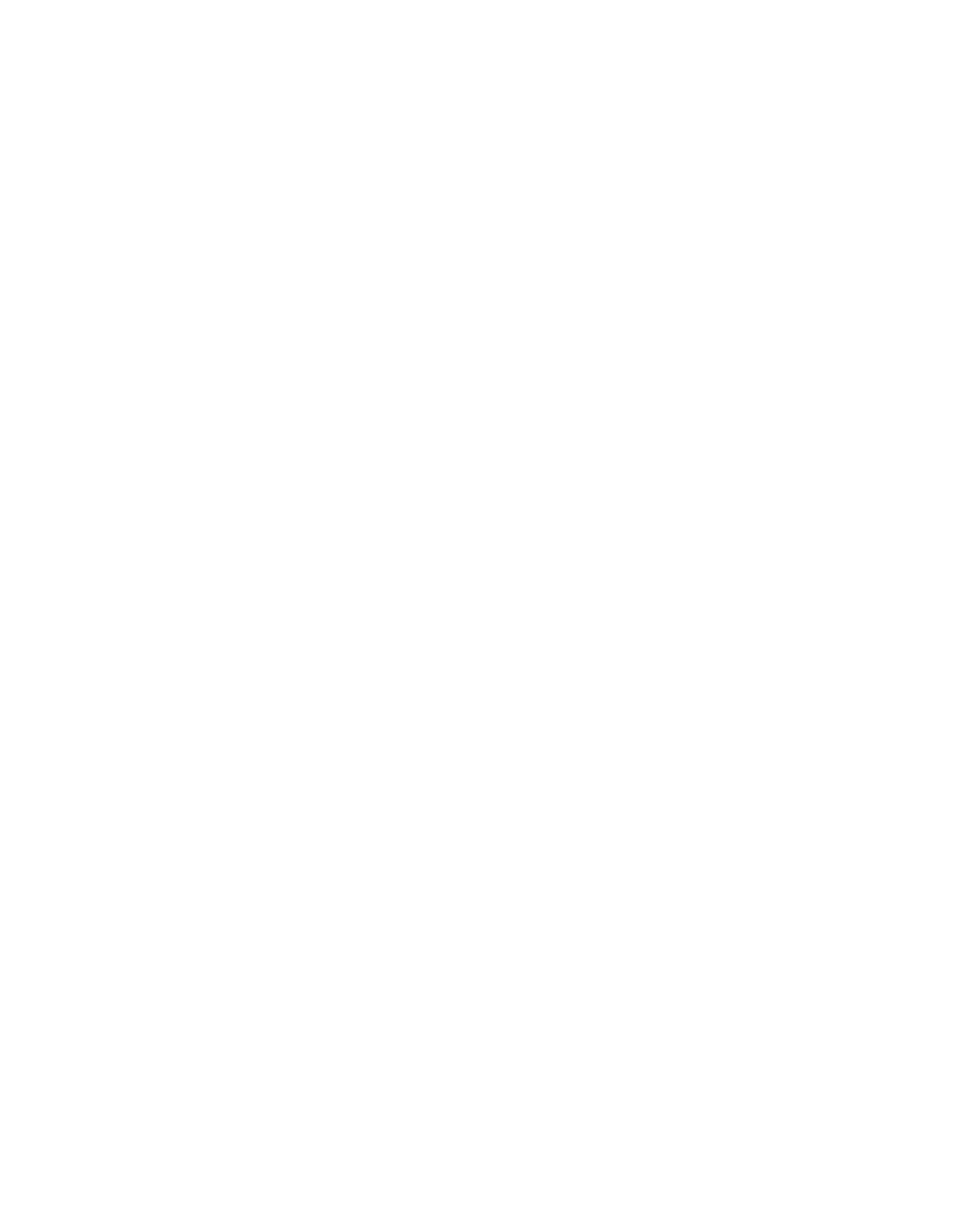Q2AF2 [1001645354](https://iis.ucsiuniversity.edu.my/Staff/Default.aspx?PossePresentation=AccessPortal&PosseObjectId=111575557) Wong Yi Xian<br>Q2AF2 1001746433 Hong Kar Yee [1001746433](https://iis.ucsiuniversity.edu.my/Staff/Default.aspx?PossePresentation=AccessPortal&PosseObjectId=111729130)